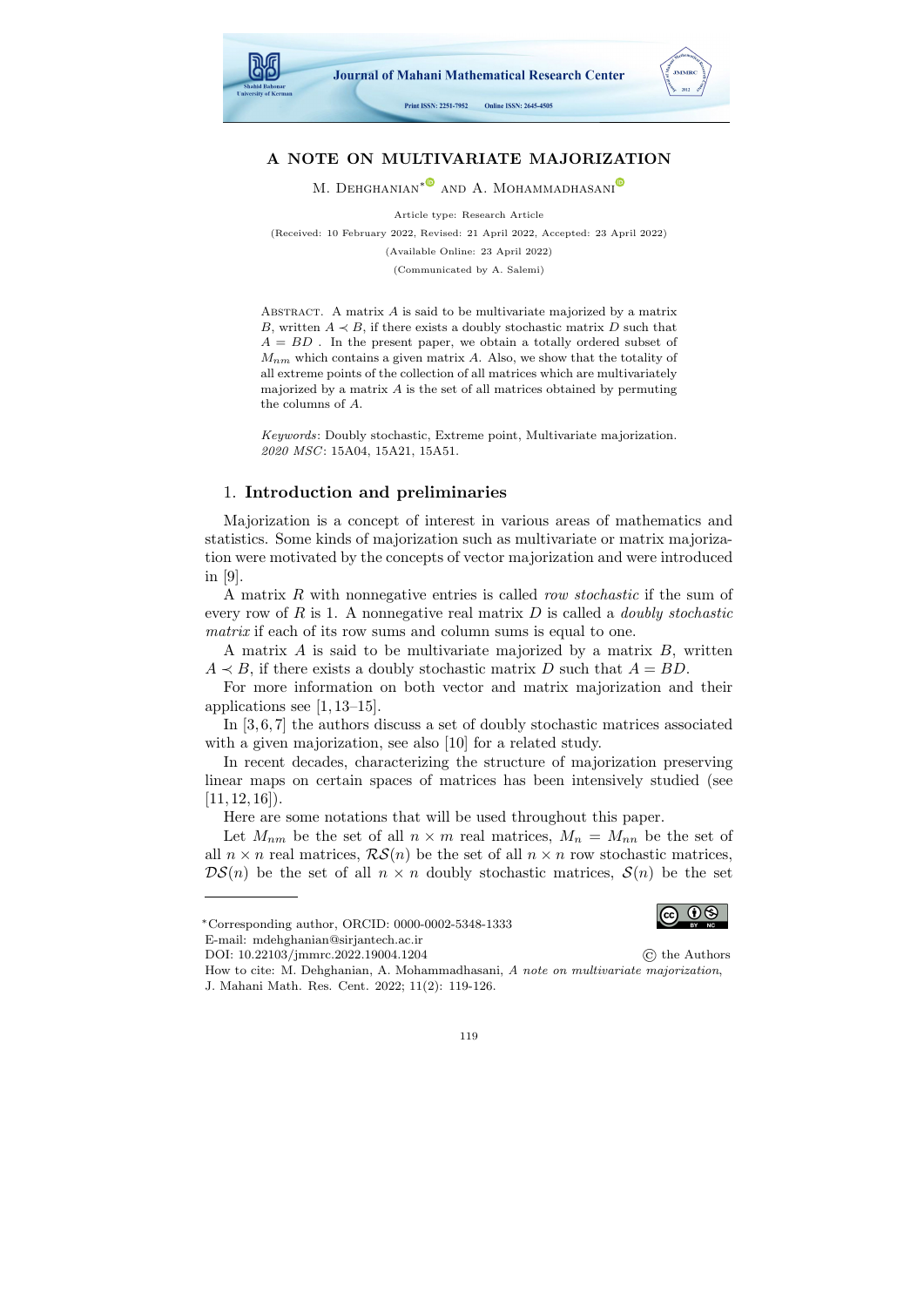of all  $n \times n$  matrices which in every row one entry is 1 and all other entries are zero,  $\mathcal{P}(n)$  be the set of all  $n \times n$  permutation matrices,  $\mathbb{R}^n$  be the set of all  $n \times 1$  (column) vectors, and  $\mathbb{R}_n$  be the set of all  $1 \times n$  (row) vectors. The notation  $[a_1|a_2|\cdots|a_m]$  is used for the  $n \times m$  matrix whose columns are  $a_1, a_2, \ldots, a_m \in \mathbb{R}^n$  and the identity matrix is denoted by  $I_n$ , or simply I, if the size  $n$  of the matrix  $I$  is understood from the context. The letter  $J$  stands for the (rank-1) square matrix all of whose entries are 1. The symbol  $\mathbb{N}_k$  is used for the set  $\{1, 2, \ldots, k\}.$ 

Let  $A, B \in M_{nm}$ . We write  $A \prec_r B$ , if  $A = BR$ , for some  $R \in \mathcal{RS}(m)$ . Also, we write  $A \prec B$ , if  $A = BD$  for some  $D \in \mathcal{DS}(m)$ .

Let S be a subset of a vector space on  $\mathbb{R}$ . The set  $co(S)$  of S is the convex hull of S, i.e.,  $X \in co(S)$  if X can be represented as

$$
X = \sum_{j=1}^{k} \lambda_j X_j, \text{ with } \sum_{j=1}^{k} \lambda_j = 1, \lambda_j \ge 0 \ (j = 1, ..., k)
$$

for some positive integer k and members  $X_1, \ldots, X_k \in S$ . For any convex subset C of a vector space on R, a member  $X \in C$  is an extreme point of C, if X cannot be expressed as a convex combination of two members of  $C$  both different from X. The set of all extreme points of C is denoted by  $ext(C)$ .

<span id="page-1-0"></span>**Proposition 1.1.** [\[15,](#page-7-3) Theorem 3.22] Let  $A, B \in M_{nm}$ . Then the following are equivalent

- (i)  $A \prec B$  and  $B \prec A$ .
- (ii) There exists a permutation matrix  $P \in \mathcal{P}(m)$  such that  $AP = B$ .

<span id="page-1-1"></span>**Proposition 1.2.** [\[13,](#page-7-2) pp. 548] The set  $DS(n)$  of all  $n \times n$  doubly stochastic matrices is compact. Then by Heine-Borel theorem,  $DS(n)$  is closed and bounded.

<span id="page-1-2"></span>**Lemma 1.3.** [\[4,](#page-7-11) Lemma 2.2] Let R be a nonsingular row stochastic matrix. If  $R^{-1}$  is nonnegative, then R is a permutation matrix.

In Section 2, we obtain a totally ordered subset of  $(M_{nm}, \prec)$  that contains a given matrix  $A$  and then we generalize the Birkhoff's theorem. For more information on multivariate majorization, we refer the reader to [\[2,](#page-7-12) [5,](#page-7-13) [8\]](#page-7-14).

# 2. Maximal totally ordered subsets of  $(M_{nm}, \prec)$

In this section we prove the main results. First, we characterize the maximal totally ordered subsets of  $(M_{nm}, \prec)$ .

**Proposition 2.1.** Let  $A \in M_{nm}$ . Then  $B \in M_{nm}$  is minimal with respect to  $B \prec A$  if and only if  $B = m^{-1}AJ$ .

*Note.* Every entry of a row of  $m^{-1}AJ$  is the arithmetic mean of the corresponding row of A.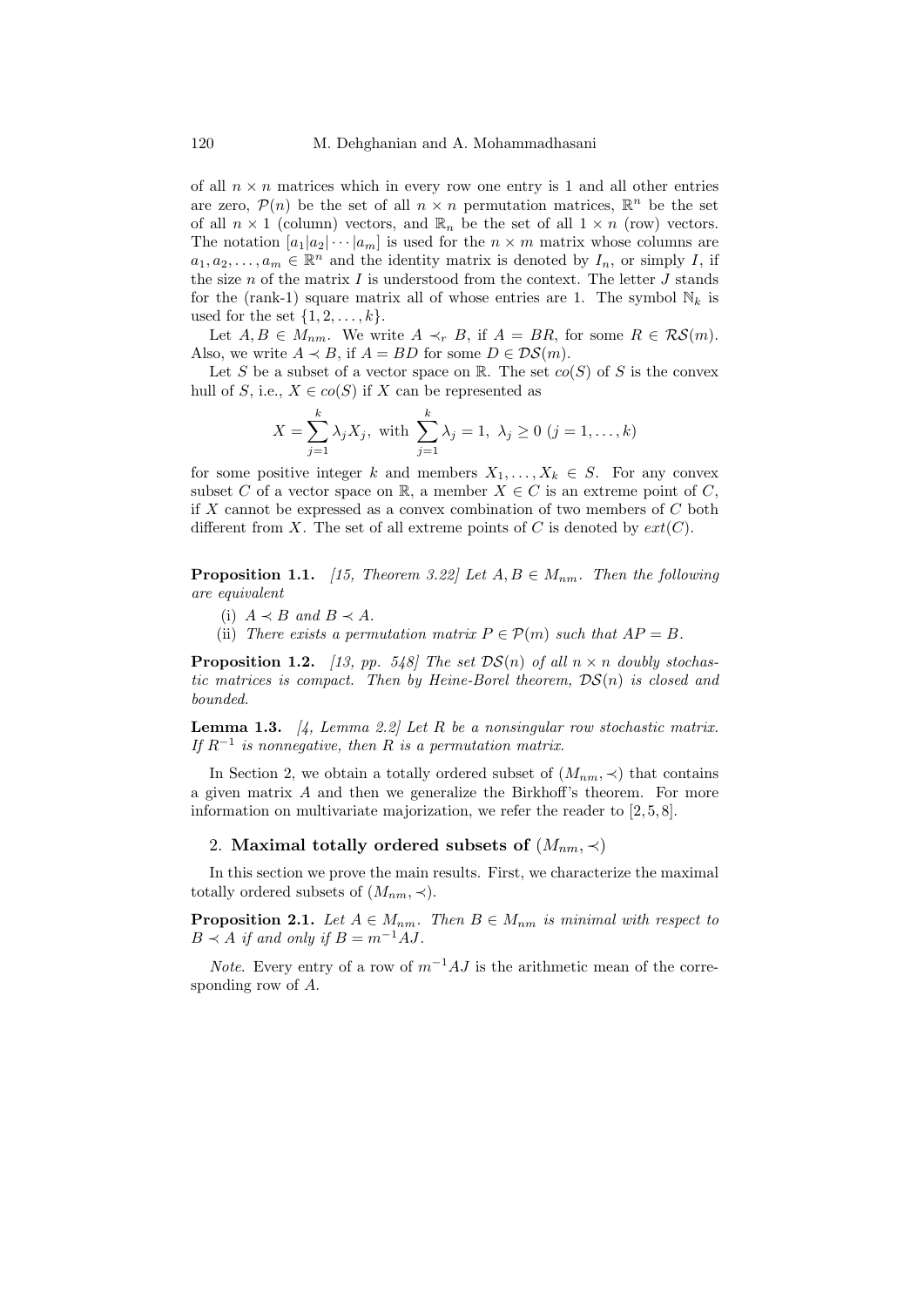*Proof.* Let  $J_m = m^{-1}J$  and observe that  $J_m \in \mathcal{DS}(m)$ . Then  $AJ_m \prec A$ . Let  $X \prec AJ_m$ . Then  $X = AJ_mD = AJ_m$  and hence  $AJ_m$  is minimal.

Conversely, assume  $B \in M_{nm}$  is minimal with respect to  $B \prec A$ . Hence,  $BJ_m \prec B \prec A$  and thus  $BJ_m = B = AD$  for some doubly stochastic matrix D. Then  $B = BJ_m^2 = ADJ_m = AJ_m$ .

<span id="page-2-0"></span>**Theorem 2.2.** Let  $A \in M_{nm}$ . There exists a maximal totally ordered subset  $\mathcal L$  of  $(M_{nm}, \prec)$  containing A.

*Proof.* Let  $A_0 = AJ_m$ . We define  $\mathcal{L} = {\lambda A + (1 - \lambda)A_0 : \lambda \geq 0}$ . If  $A_0 = A$ , we can slightly modify A to make A and  $A_0$  distinct. We claim  $\mathcal L$  is the desired set.

Clearly,  $\prec$  is reflexive and transitive relation on  $M_{nm}$  and therefore on  $\mathcal{L}$ . We will show that it corresponds to the totally ordered set  $[0, \infty)$ . Let  $0 \le t \le 1$ and define  $A(\lambda) = \lambda A + (1 - \lambda)A_0$  for  $\lambda \geq 0$ . Then  $tI + (1 - t)J_m$  is doubly stochastic and for  $\lambda > 0$ ,

$$
A(\lambda)[tI + (1-t)J_m] = A(t\lambda),
$$

which shows that  $A(t\lambda) \prec A(\lambda)$ . Assume  $A(\lambda) \prec A(t\lambda)$ . Then by Proposition [1.1,](#page-1-0) there exists a permutation matrix  $P$  such that

$$
A(\lambda) = A(t\lambda)P = A(\lambda)[tI + (1-t)J_m]P.
$$

Hence,  $A - A_0 = t(AP - A_0)$  and thus  $|| A - A_0 || = t || AP - A_0 ||$ . It follows that  $t = 1$ . Thus the relation  $\lambda \mapsto A(\lambda)$  is a bijection between  $[0, \infty)$  and  $\mathcal{L}$ . Hence,  $\mathcal L$  is a totally ordered set that contains  $A$ .

It remains to show that  $\mathcal L$  is maximal. If not, there exists an element  $B \in$  $M_{nm}\mathcal{L}$  such that  $\mathcal{L} \cup \{B\}$  is totally ordered. Due to minimality of  $A_0$ ,  $A(0) \prec$ B. Also, if  $A(\lambda) \prec B$  for all  $\lambda \in [0,\infty)$ , it follows that for every  $\lambda \in [0,\infty)$  there exists a doubly stochastic  $D_{\lambda}$  such that  $A(\lambda) = BD_{\lambda}$ . By Proposition [1.2,](#page-1-1) the class of all doubly stochastic matrices is bounded, it follows that  ${A(\lambda) : \lambda \in \mathbb{R}^n}$  $[0, \infty)$  is bounded; a contradiction. Thus B gives rise to a pair of nonempty subsets  $C_ = {\lambda : A(\lambda) \prec B}$  and  $C_+ = {\lambda : B \prec A(\lambda)}$  of  $[0, \infty)$  defining a number  $\lambda_0 = \sup C_-=\inf C_+ \in [0,\infty)$ . Choose a monotone sequence  $\{\lambda_n\}$ in  $C_{-}$  (resp.,  $C_{+}$ ) that converges to  $\lambda_0$  and find a sequence  $\{D_n\}$  of doubly stochastic matrices such that  $A(\lambda_n) = BD_n$ , (resp.,  $B = A(\lambda_n)D_n$ ). Due to the compactness (resp., in  $\mathbb{R}^{nm}$ -topology) of the class of doubly stochastic matrices by Proposition [1.2,](#page-1-1) assume without loss of generality that  $\{D_n\}$  converges to some doubly stochastic  $D_{-}$  (resp.,  $D_{+}$ ). Then  $A(\lambda_0) = BD_{-}$  (resp.,  $B =$  $A(\lambda_0)D_+$ ). Since  $\mathcal{L} \cup \{B\}$  is totally ordered, it follows that  $B = A(\lambda_0)$ ; a contradiction contradiction.

Now, we prove a result similar to Theorem [2.2](#page-2-0) for  $\prec_r$ , i.e., we show that for  $A \in M_{nm}$ , there exists a maximal totally ordered subset of  $(M_{nm}, \prec_r)$ containing A. To prove the fact we need to state the following lemma.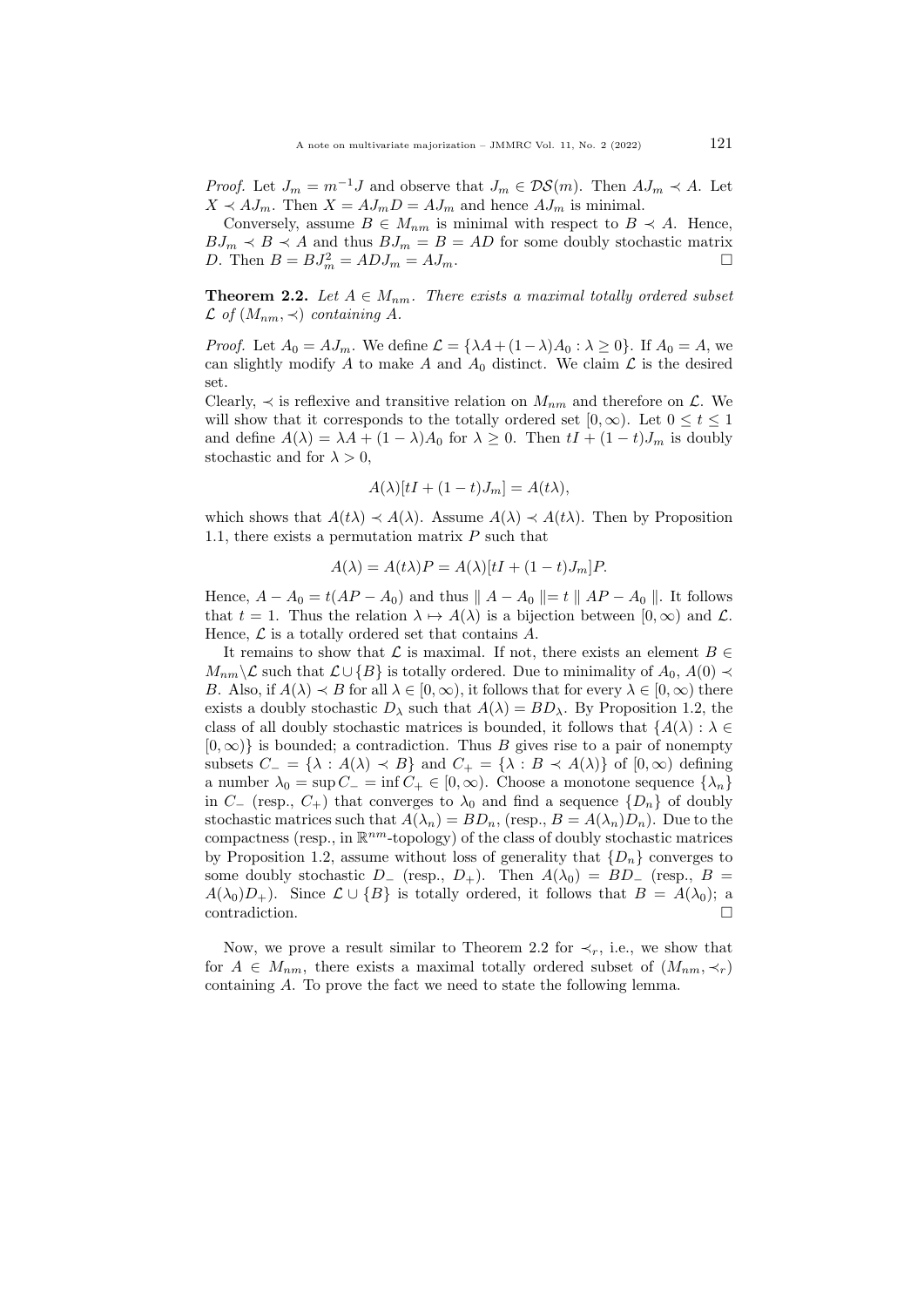<span id="page-3-0"></span>**Lemma 2.3.** Let  $A, B \in M_n$  and A be an invertible matrix such that  $A \prec_r B$ and  $B \prec_r A$ . Then  $A = BP$  for some  $P \in \mathcal{P}(n)$ .

*Proof.* Suppose  $A \prec_r B$ , then  $A = BR$  for some  $R \in \mathcal{RS}(n)$ . Since  $B \prec_r A$ , there exists  $S \in \mathcal{RS}(n)$  such that  $B = AS$ . Hence  $A = BR = ASR$ , therefore  $SR = I$ . Now, by Lemma [1.3,](#page-1-2)  $R \in \mathcal{P}(n)$ .

**Theorem 2.4.** Let  $A \in M_{nm}$ . There exists a maximal totally ordered subset  $\mathcal L$  of  $(M_{nm}, \prec_r)$  containing A.

*Proof.* For every  $X \in M_{nm}$ , define

$$
X(\lambda) = \lambda X + (1 - \lambda) X J_m, \qquad \lambda \in \mathbb{R}.
$$

Consider the following two cases.

Case 1. Assume that A is invertible. We show that

$$
\mathcal{L} = \{A(\lambda) : \lambda \ge 0\}
$$

is a maximal totally ordered set with respect to  $\prec_r$ . Since  $I(\lambda)I(\frac{1}{\lambda}) = I$ for every  $\lambda > 0$ , it follows that  $I(\lambda)$  is invertible for every  $\lambda > 0$ . Since  $A(\lambda) = AI(\lambda)$ , it follows that  $A(\lambda)$  is invertible for each  $\lambda > 0$ .

It is clear that  $\prec_r$  is a reflexive and transitive relation on L. In the proof of Theorem [2.2](#page-2-0) we have shown that  $A(t\lambda) \prec A(\lambda)$  for every  $0 \le t \le 1$ . Thus  $A(t\lambda) \prec_r A(\lambda)$ . Now, if  $A(\lambda) \prec_r A(t\lambda)$ , then by Lemma [2.3,](#page-3-0) we have  $A(\lambda)$  =  $A(t\lambda)P$  for some  $P \in \mathcal{P}(n)$ . It follows that  $t = 1$ , hence  $\mathcal L$  is totally ordered set which contains A.

It remains to show that  $\mathcal L$  is maximal with respect to  $\prec_r$ . The set  $\mathcal L \cup \{B\}$ for every  $B \in M_{nm} \backslash \mathcal{L}$  with relation  $\prec$  is not totally ordered. So, there exists  $\lambda_0 \geq 0$  such that  $A(\lambda_0) \prec B$  and  $B \prec A(\lambda_0)$ . Hence,  $A(\lambda_0) \prec_r B$  and  $B \prec_r A(\lambda_0)$ . This shows that  $\mathcal{L} \cup \{B\}$  with relation  $\prec_r$  is not totally ordered.

Case 2. Assume A is not invertible. Since I is invertible, by case  $1 K =$  $\{\lambda I + (1 - \lambda)J_m : \lambda \geq 0\}$  is a maximal totally ordered subset of  $(M_{nm}, \prec_r)$ . Thus  $K \cup \{A\}$  is not a totally ordered set. It follows that there exists  $\lambda_0 \geq 0$ such that  $A \prec_r I(\lambda_0)$  and  $I(\lambda_0) \prec_r A$ . Therefore,

$$
\mathcal{L} = \{ \lambda I + (1 - \lambda)J_m : \lambda \ge 0, \lambda \ne \lambda_0 \} \cup \{ A \}
$$

is maximal totally ordered subset of  $(M_{nm}, \prec_r)$  which contains A.

Theorem 2.5. (Birkhoff 's theorem). The totality of all extreme points of the collection of all doubly stochastic matrices is the set of all permutation matrices.

For  $A \in M_{nm}$ , let

$$
C(A) = \{ X \in M_{nm} : X \prec A \}.
$$

So, by Birkhoff's theorem ext  $C(I) = \mathcal{P}(n)$ . In the following theorem we generalize this concept.

<span id="page-3-1"></span>**Theorem 2.6.** Let  $A \in M_{nm}$ . Then

$$
ext C(A) = \{AP : P \in \mathcal{P}(m)\}.
$$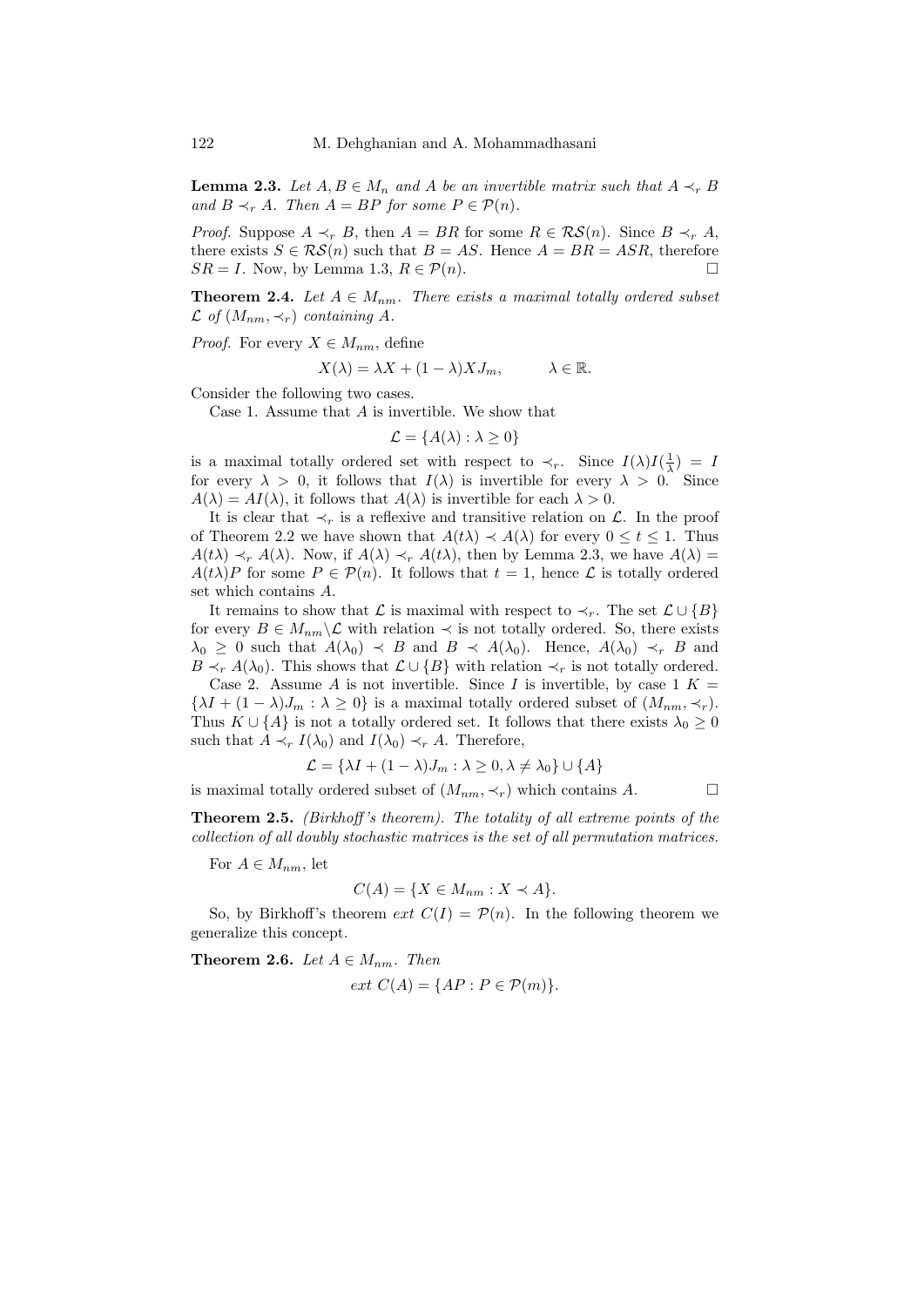*Proof.* Let  $A = [a_1 | \dots | a_m] \in M_{nm}$  be arbitrary.

By Birkhoff's theorem,  $ext C(A) \subseteq \{AP : P \in \mathcal{P}(m)\}\$ . Thus, it is enough to show that for every permutation matrix  $P$ ,  $AP$  is an extreme point.

Let  $P, P_1, P_2, \ldots, P_r \in \mathcal{P}(m)$  be such that  $AP = \sum_{i=1}^r \lambda_i AP_i$  for some positive numbers  $\lambda_1, \ldots, \lambda_r$  with  $\sum_{i=1}^r \lambda_i = 1$ .

We show that  $AP_1 = AP_2 = \cdots = AP_r$ . Replacing each  $P_k$  by  $P_kP^{-1}$ , one can assume without loss of generality that  $P = I$ .

We prove by induction on m (the number of columns). If  $m = 1$  then there is nothing to prove. Assume that, it holds for all matrices with the number of columns less than m. Let  $A = [a_1| \dots | a_m]$ . If  $a_1 = \dots = a_m$ , then the result follows. Without loss of generality assume that  $a_1 = \cdots = a_k$  for some  $1 \leq k < m$  and  $a_1$  is not a convex combination of  $a_{k+1}, \ldots, a_m$ . Since  $a_1$  is not a convex combination of  $a_{k+1}, \ldots, a_m$  and  $A = \sum_{i=1}^r \lambda_i A P_i$ , for every  $1 \leq$  $i < r$ , there exist permutation matrices  $Q_i \in M_k$  and  $Q'_i \in M_{m-k}$  such that  $P_i = Q_i \oplus Q'_i$ . Let  $B = [a_{k+1} | \dots | a_m]$ . So,  $B = \sum_{i=1}^r \lambda_i B Q'_i$  and hence by induction assumption  $B = BQ_i'$ . Therefore  $AP_i = [a_1 | \dots | a_1 | B](Q_i \oplus Q_i') =$  $[a_1 | \dots | a_1 | BQ_i]$  $]=A.$ 

Corollary 2.7. (Rado [\[14\]](#page-7-15)). For  $a \in \mathbb{R}_n$ , the set  $\{x \in \mathbb{R}_n : x \prec a\}$  is the convex hull of points obtained by permuting the components of a.

*Proof.* Since  $a \in M_{1n} = \mathbb{R}_n$ , by Theorem [2.6](#page-3-1) we have  $ext{x \in \mathbb{R}_n : x \prec a} = \{aP : P \in \mathcal{P}(m)\}.$ 

 $\Box$ 

#### 3. Right matrix majorization

In this paper, V stands for a finite dimensional vector space on  $\mathbb{R}$ .

Definition 3.1. The linearly dependent subset S of a finite dimensional vector space  $V$  on  $\mathbb R$  is called minimal if there is a linearly dependent set  $T$  such that  $T \subseteq S$ , then  $T = S$ .

**Lemma 3.2.** Let V be a vector space. If  $dim(V) = n$ , then every minimal linear dependent subset of V has at most  $n+1$  elements.

<span id="page-4-0"></span>**Lemma 3.3.** Let S be a linear dependent subset of V. Then S is minimal if and only if  $S - \{x_0\}$  is linearly independent for all  $x_0 \in S$ .

*Proof.* Suppose that S is minimal and  $x_0 \in S$ . If  $S - \{x_0\}$  is a linear dependent subset of V, then  $S - \{x_0\} \subset S$  leads to a contradiction. Thus  $S - \{x_0\}$  is linearly independent for all  $x_0 \in S$ .

Conversely, assume that S is a linearly dependent subset of V, and  $S - \{x_0\}$ is linearly independent for all  $x_0 \in S$ . We show that S is minimal.

Assume that  $S$  is not minimal, so there exists a linearly dependent subset T of V such that  $T \subsetneq S$ . Then there exists  $x_0 \in S$  such that  $T \subseteq S - \{x_0\}$ . Therefore  $S - \{x_0\}$  is linearly dependent for all  $x_0 \in S$ .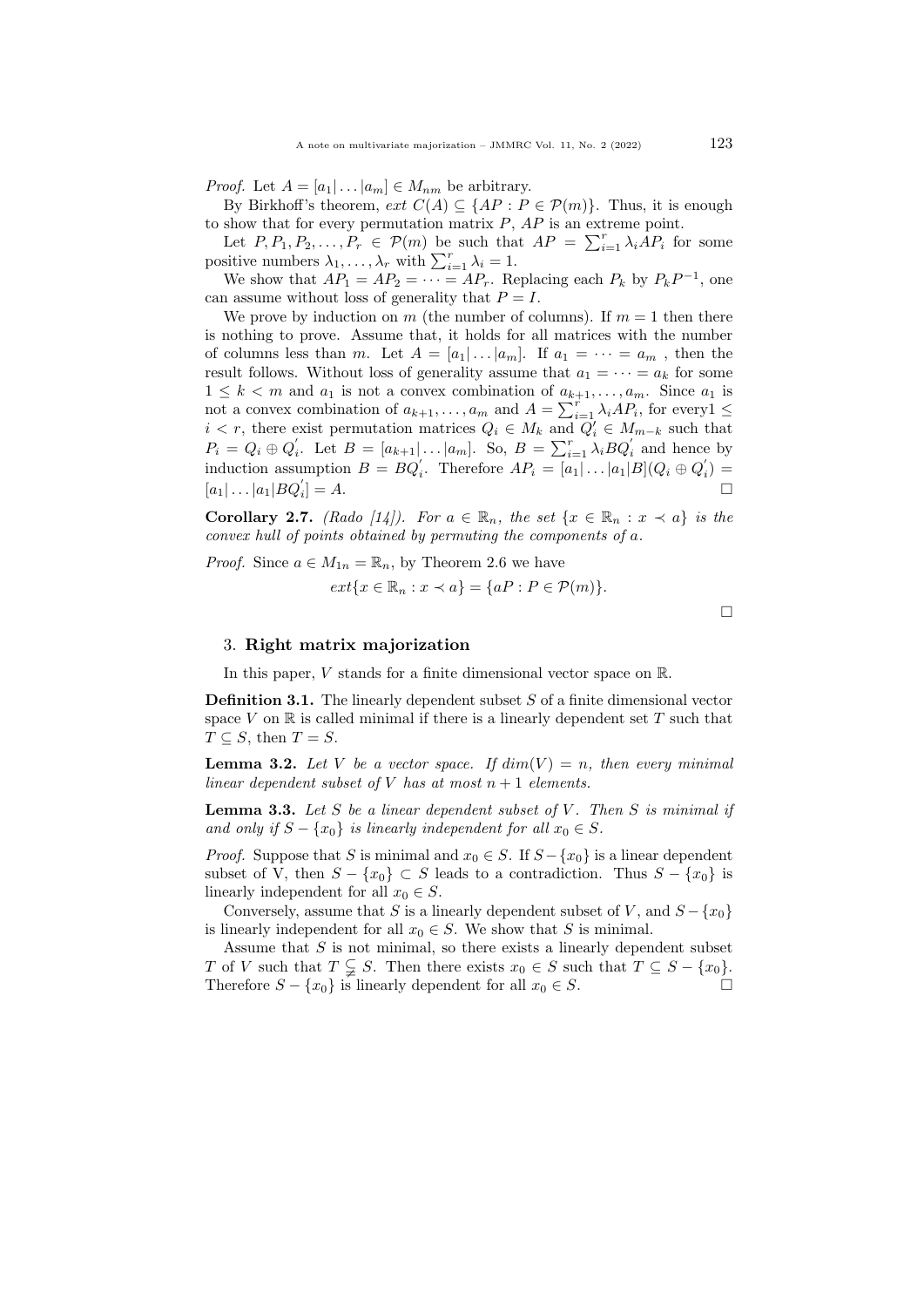**Lemma 3.4.** Let  $S = \{v_1, \ldots, v_m\}$  be a linearly independent subset of V and  $v = c_1v_1 + \ldots + c_mv_m$  where  $c_i \neq 0$  for all  $i = 1, \cdots, m$ . Then  $S' = S \cup \{v\}$  is minimal linearly dependent subset of V.

*Proof.* By Lemma [3.3,](#page-4-0) it is sufficent to prove that  $S' - \{x_0\}$  is linearly independent subset of V for all  $x_0 \in S$ . Now, we consider two cases.

Case 1. If  $x_0 = v$ , then  $S' - \{x_0\} = S$  is is linearly independent subset of  $\bar{V}$ .

Case 2. If  $x_0 \in S$ . Without loss of generality assume that  $x_0 = v_1$ . We show that  $S' - \{x_0\}$  is linearly independent subset of V. Let  $d_2v_2 + \cdots + d_mv_m + dv =$ 0, where  $d_2, \ldots, d_m, d \in \mathbb{R}$ . Thus

$$
d_2v_2 + \dots + d_mv_m + d(c_1v_1 + \dots + c_mv_m) = 0.
$$

It follows that

$$
\begin{cases}\n dc_1 = 0 & \Rightarrow d = 0 \\
d_2 + dc_2 = 0 & \Rightarrow d_2 = 0 \\
\vdots & \vdots \\
d_m + dc_m = 0 & \Rightarrow d_m = 0\n\end{cases}
$$

Therefore,  $S' - \{x_0\}$  is is linearly independent subset of V and the proof is complete.

**Lemma 3.5.** Let  $\{v_1, \ldots, v_m\}$  be a minimal linearly dependent subset of V.  $I_{\{}\sum_{i=1}^{m} c_i v_i = 0 \text{ and } \sum_{i=1}^{m} d_i v_i = 0 \text{ where } c_i, d_i \in \mathbb{R} \text{ for all } 1 \leq i \leq m, \text{ then}$  $\overrightarrow{d}||\overrightarrow{c}$ .

*Proof.* It is straightforward verified.  $\Box$ 

For  $A \in M_{nm}$ , let

$$
C(A, \prec_r) = \{ X \in M_{nm} : X \prec_r A \}.
$$

So  $\mathcal{RS}(n) = C(I, \prec_r)$  and by [\[12,](#page-7-9) Lemma 4.3] we have  $ext C(I, \prec_r) = \mathcal{S}(n)$ . Also, for a minimal linearly dependent subset  $S$  of  $V$ , we define

$$
\mathbb{N}_S^+ = \{i | c_i > 0\}, \qquad \mathbb{N}_S^- = \{i | c_i < 0\},\
$$

where  $c_i \in \mathbb{R}$  for all  $1 \leq i \leq m$ , hence  $\{ \mathbb{N}_S^+, \mathbb{N}_S^- \}$  is a partition of  $\mathbb{N}_n$ . It is called a sign defined partition of S.

Dahl [\[9\]](#page-7-0) showed that for  $A = [a_1 | \dots | a_n] \in M_n$ 

$$
E = ext C(A, \prec_r) \subseteq \{AR : R \in \mathcal{S}(n)\}
$$
  
= 
$$
\left\{ \left[ \sum_{i \in J_1} a_i, \dots, \sum_{i \in J_n} a_i \right] P : P \in \mathcal{P}(n) \right\} = A_{\mathcal{S}(n)},
$$

where  $J_1, \ldots, J_n$  is a partition of  $\{1, \ldots, n\}$ .

We are now ready to prove the main result of the section.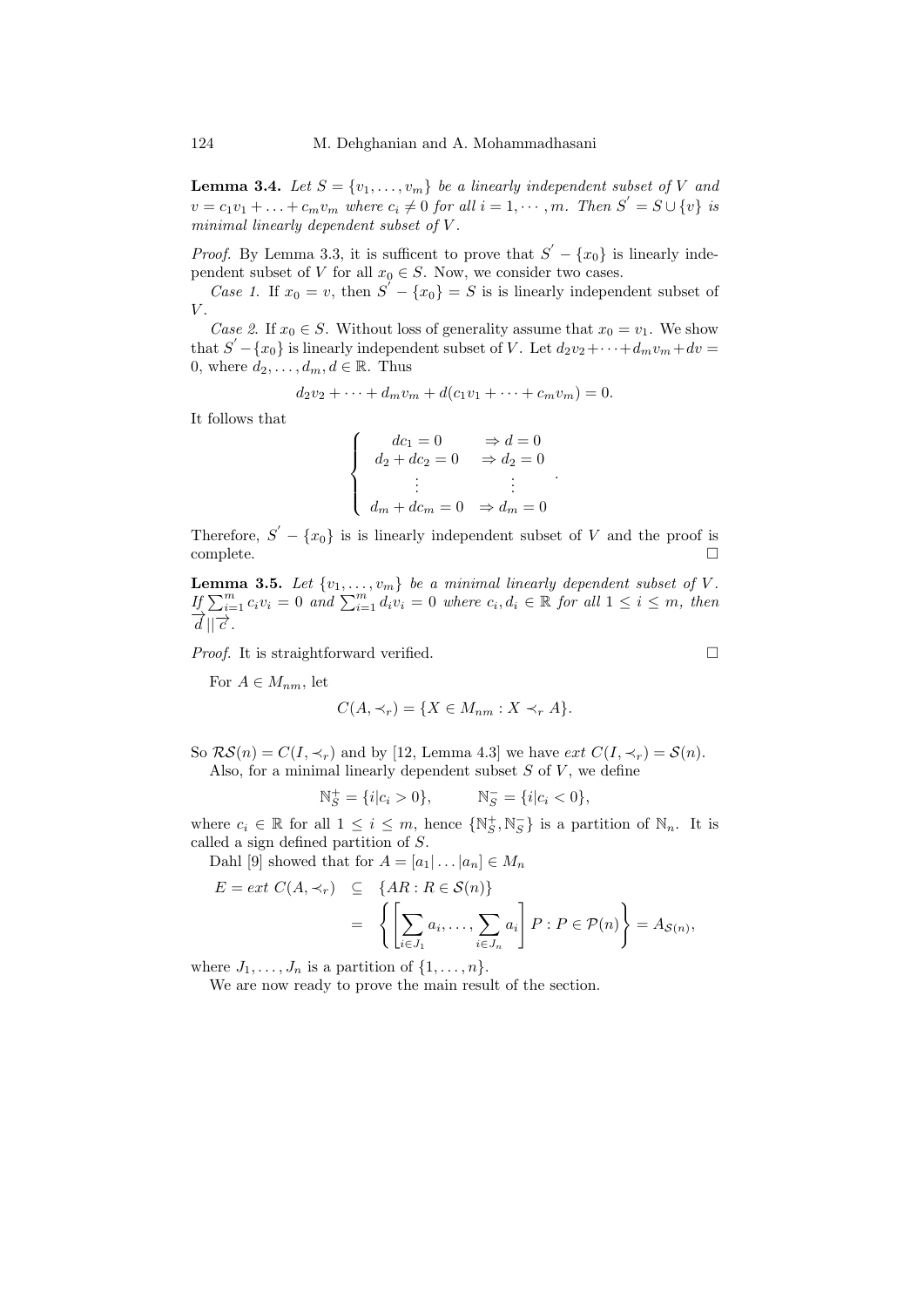**Theorem 3.6.** Let  $A \in M_n$ , and  $E = ext C(A, \prec_r)$ . If  $F := A_{\mathcal{S}(n)} - E$ , then

$$
F = \left\{ A \left[ \sum_{i \in J_1} e_i, \dots, \sum_{i \in J_n} e_i \right] P : P \in \mathcal{P}(n) \right\} = K,
$$

where  $J_1, \ldots, J_n$  is a partition of  $\mathbb{N}_n$ , and there exist  $r, t \in \mathbb{N}_n, r \neq t$  and a minimal linearly dependent subset  $S \subseteq \{a_1, \ldots, a_n\}$  such that  $\mathbb{N}_S^+ \subseteq J_r$  and  $\mathbb{N}_S^- \subseteq J_t$ .

*Proof.* Let  $AR_0 \in K$ , where  $R_0 \in \mathcal{S}(n)$ . So, there exist  $r, t \in \mathbb{N}_n, r \neq t$  and a minimal linearly dependent subset  $S \subseteq \{a_1, \ldots, a_n\}$  such that  $\mathbb{N}_S^+ \subseteq J_r$  and  $\mathbb{N}_S^- \subseteq J_t$ . We show that  $AR_0 \in F$  or  $AR_0 \notin E$ .

Assume,  $R_0 \in \mathcal{S}(n)$  and  $a_i \neq 0$  for all  $i = 1, \ldots, n$ . We claim that, if there exists  $R_0 \neq R \in \mathcal{RS}(n)$  such that  $AR_0 = AR$ , then  $AR_0 \notin E$ , i.e.,  $AR_0 \in F$ .

Now, suppose that  $R_0 \neq R \in \mathcal{RS}(n)$ . So, at least one row of R must have at least two positive entries. Without loss of generality, assume that in the first row of R entries  $r_{1j}$ ,  $r_{1k} > 0$ , where  $j \neq k$ . Put  $\epsilon := \min\left\{\frac{r_{1j}}{2}, \frac{r_{1k}}{2}\right\}$  and define  $R_1 = [\lambda_{ij}]$ , where  $\lambda_{1j} := r_{1j} + \epsilon$ ,  $\lambda_{1k} := r_{1k} - \epsilon$  and  $\lambda_{ij} := r_{ij}$  otherwise. Also, put  $R_2 = [\mu_{ij}]$ , where

$$
\mu_{ij} := \begin{cases} \mu_{1j} := r_{1j} - \epsilon \\ \mu_{1k} := r_{1k} + \epsilon \\ r_{ij} & o.w. \end{cases}.
$$

Therefore,  $AR = \frac{1}{2}AR_1 + \frac{1}{2}AR_2$ . Hence  $AR_1 \neq AR_2$ .

**Existence:** Let  $\tilde{S}$  be a minimal linearly dependent subset of  $\{a_1, \ldots, a_n\}$ . So, there exists  $c_{i_1}, \ldots, c_{i_p} \in (0,1)$  such that

$$
\sum_{i_k \in \mathbb{N}_S^+} c_{i_k} a_{i_k} = \sum_{i_k \in \mathbb{N}_S^-} c_{i_k} a_{i_k}.
$$

,

Put

$$
r_{ij} := \begin{cases} 1 - c_{i_k} & j \in J_r \\ c_{i_k} & j \in J_t \\ c_{i_j} & o.w. \end{cases}
$$

it follows that  $R = [r_{ij}] \in \mathcal{RS}(n)$ .

4. Conclusion

In this paper, we characterized the maximal totally ordered subsets of  $(M_{nm}, \prec$ ). Next, we obtained a totally ordered subset of  $(M_{nm}, \prec)$  that contains a given matrix A and then we generalized the Birkhoff's theorem. Also, we shown that the totality of all extreme points of the collection of all the matrices which are multivariately majorized by a matrix  $A$  is the set of all matrices obtained by permuting the columns of A.